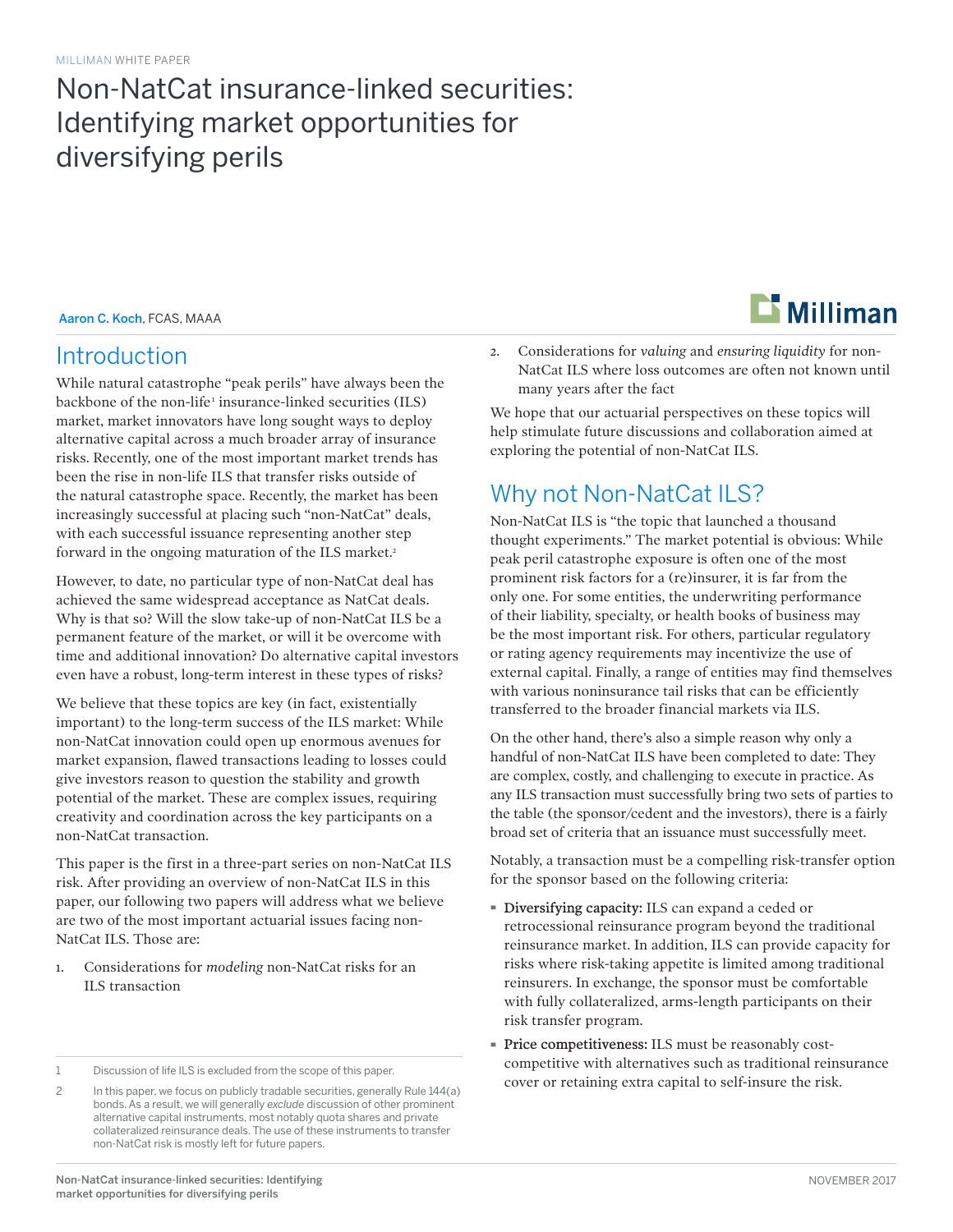- · Scale: The sponsor must generally be looking to transfer a reasonably large amount of risk (i.e., \$100 million or more of limit) in order to justify the time and structuring costs associated with an ILS transaction.3
- · Duration: Most ILS provide multiple years of coverage to the sponsor as a means of spreading transaction costs and locking in current market rates for coverage.

Additionally, a transaction must be able to satisfy a largely different set of criteria for investors:

- · Potential returns: An offering must include a potential rate of return to investors that is appealing within the context of their overall investment strategies and fund objectives. Often, investors will look for an absolute minimum level of returns even on bonds with very low risk, simply for getting involved in the transaction.
- · Diversification: There are two aspects of diversification. First, funds will take different views on *intra-market diversification*, or how much accumulated ILS exposure they are willing to take to certain perils or geographies. To the extent that non-NatCat ILS become more prominent, it will offer additional ways for these funds to achieve diversification within the ILS space.

Secondly, the underlying value proposition of ILS is that it provides *inter-market diversification* when considered in the context of a broader financial market portfolio. That is, returns on ILS are expected to be largely uncorrelated with returns from most major financial asset classes. This is a topic of particular importance for non-NatCat ILS, as some types of insurance (e.g., liability coverages) are potentially more affected by economic variables than property coverages.

- · Transparency: Investors must understand the risk, the structure, and what outcomes could cause them to lose some or all of their investment. This is often a major hurdle for risks that are new to the ILS market as investors lack the level of familiarity that they have with NatCat deals. The type of trigger (e.g., parametric versus indemnity) can often play a major role in determining the transparency of a deal.
- · Modelability: In addition to being understandable, the risk must be quantifiable. One of the major historical reasons for the success of NatCat ILS is the industry standard of providing potential investors with independently modeled risk metrics for each transaction. Investors are far more likely to add a new risk to their portfolios if it can be measured using a familiar "language of risk" and incorporated into the existing metrics used to construct their portfolios.

· Liquidity: Investors look to realize fair value when trading out of their positions, ideally by transacting on a secondary market with ample liquidity. However, a key concern for non-NatCat ILS is that many risks entail a great deal of *valuation uncertainty*, requiring a number of years to pass before the ultimate losses can be estimated with precision. Constructing a well-functioning, liquid secondary market under these circumstances can be a major challenge.

### Reviewing the potential types of Non-NatCat transactions

A wide variety of non-NatCat ILS have been proposed—some have even been tested in the market. Which ones are most likely to become regular components of the ILS markets several years from now?

We can start by identifying several groupings of non-NatCat ILS with similar characteristics. By identifying the particular criteria that are most likely to pose a challenge, we can then identify what future market innovations would best serve to unlock the potential of that type of non-NatCat ILS.

#### **1. LOWER-LAYER PROPERTY AND SPECIALTY ILS**

Description: These transactions cover property and specialty risks where losses are driven by smaller, "medium-tail" events as opposed to "far-tail" events. Currently, these risks are covered predominately by the traditional reinsurance markets.

Examples: This category consists of a wide range of transactions, including:

- · Working-layer property deals subject to regional weather events (e.g., a U.S. hailstorm)
- · Property per-risk coverages that cover non-NatCat losses (e.g., a factory fire)
- · Specialty deals covering risks such as marine, engineering, crop, satellite, etc.

Key benefits: While they are not "peak perils," medium-tail events are often an important focus of ceded reinsurance programs. ILS can be an important source of *diversifying capacity* for sponsors, expanding their traditional panels of reinsurers covering these risks.

For investors, going further "down the program" may give them access to higher-yielding risks that could improve their *potential returns* as well as an important source of *diversification* from peak perils such as a U.S. hurricane.

Key challenges: Many cedents may not have the *scale* of risk on such "minor perils" required to sponsor ILS. In particular, the risk transfer needs for most insurers' specialty books of business (particularly when further subdivided into marine, energy, etc.) are likely to fall far short of the average transaction size of today's

<sup>3</sup> More recently, "cat bond lite" structures have aimed to streamline the structuring process and lower minimum required transaction sizes. Often private in nature, these transactions are basically excluded from the scope of this paper, although many of the same considerations may apply.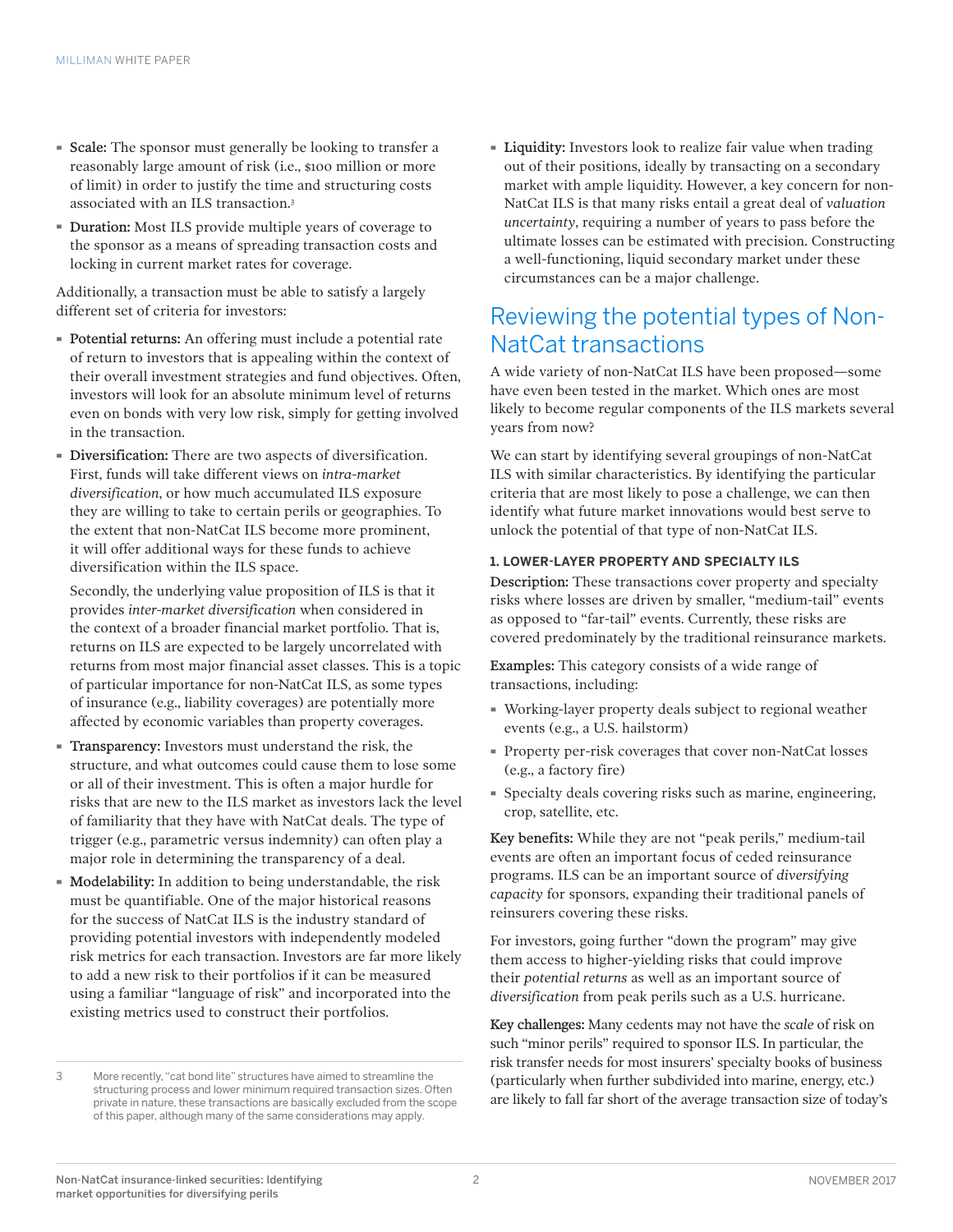ILS. In addition, the *price competiveness* of ILS may be weaker than it is on NatCat ILS, given the relatively lower capital charges that traditional reinsurers face on working-layer business.

Overall commentary: If NatCat ILS represent alternative capital's involvement in the "big ticket coverages" of reinsurance, then expansion to localized events would represent a logical next stage for a maturing market. Investors with capital to deploy would certainly appreciate the presence of new sponsors and risks with a long history of data, modeling, and successful reinsurance transactions.

That said, the relatively limited size of potential transactions in this space provides a disincentive for sponsors to choose the ILS route at least until further standardization of issuances lowers the fixed costs. It is illustrative that alternative capital investors have shown a great appetite for this type of risk already, but through private vehicles and collateralized reinsurance. While these transactions do not provide investors liquidity, investors seem to have largely accepted this trade-off in order to obtain access without the need for cedents to issue publicly traded ILS.

Thus, collateralized reinsurance seems likely to be the preferred vehicle for this type of risk for the near-term.4

#### **2. EMERGING RISK ILS**

Description: These transactions cover "emerging risks" that are new to the private reinsurance markets or are in a rapid stage of development. These emerging risks are generally eventdriven and pose the potential for a major financial loss to the sponsor—even if not directly insurance-related.

Examples: This category includes:

- · Perils that are new in nature and growing in importance (e.g., cyber and terrorism)
- · Perils that are long-existing but new to the private reinsurance markets (e.g., mortgage insurance and U.S. flood)
- · Noninsurance risks that pose some kind of financial risk to the sponsor (e.g., operational risk, lottery jackpot risk)

Key benefits: For emerging risks, private market solutions and capital have historically been in short supply. Thus, ILS provides significant *diversifying capacity* as an alternative risk financing solution as well as scale beyond what many traditional reinsurers can offer. Finally, the multiple-year *durations* of ILS can provide sponsors with coverage certainty in inherently uncertain markets.

From the investor side, the uncertainty surrounding these risks may generate risk premiums that result in attractive *potential returns*. This benefit may be particularly important given the decrease in returns available on traditional ILS perils over the past several years.

Key challenges: There are two major obstacles to these transactions, both faced by investors. The most important one is a lack of *modelability*. To model a risk, one most first have access to a robust data source. For mortgage and flood, a large amount of data already exists in the hands of the government (Fannie Mae/ Freddie Mac and the Federal Emergency Management Agency [FEMA], respectively), and is increasingly being shared with the private market. For cyber and terrorism, data collection is trickier. Not only is there a lack of historical loss data, but also the loss and exposure data that does exist can be closely guarded by businesses and the government for privacy or security reasons.

To make matters even more difficult, both cyber and terrorism losses are human-driven events: While modeling NatCat risk requires *scientific* models, modeling these risks instead requires *behavioral* models that investors must get comfortable with.

The other major obstacle, a potential lack of *diversification*, is intrinsic to certain emerging perils. The ILS market is largely based around the principle that ILS are uncorrelated with assets such as stocks and bonds. At this point, it is unclear whether a large operational risk event or major cyber or terrorism attack would have the same uncorrelated nature with financial markets, but reasonably evident that mortgage insurance transactions would exhibit some correlation.

Overall commentary: Emerging risks offer perhaps the most compelling avenue for non-NatCat ILS growth. Each risk bears potentially catastrophic risks that need to be transferred, paired with an immature but rapidly growing private reinsurance market. In the case of mortgage insurance and flood insurance, the government agencies that have traditionally warehoused much of the economic risk are now actively seeking to translate portions of that risk to the private market. We have already seen several mortgage insurance-related ILS transactions reach the market in the past several years, and the National Flood Insurance Program completed its first major reinsurance placement for 2017, transferring over \$1 billion in limit.

However, overcoming the current modeling challenges will be quite difficult in some cases. For cyber and terrorism, it will likely require interdisciplinary model development initiatives analogous to the creation of the original hurricane and earthquake catastrophe models. We will explore this topic in greater detail in the second part of this paper series.

#### **3. LIABILITY CAT ILS**

Description: These transactions cover "liability catastrophes" materially affecting a sponsor's portfolio, typically in the form of either a large single loss event or an exposure-based risk factor.

Examples: This category includes:

- · Transactions covering the accumulation of one or more liability loss events (e.g., the 2005 Oil Casualty Limited bond)
- · Transactions designed to cover an accumulation of losses from a catastrophic liability source (e.g., "the next asbestos")

<sup>4</sup> It is worth noting that the ongoing London market ILS initiative, depending on its success, could conceivably open more pathways for specialty risk to enter the ILS market.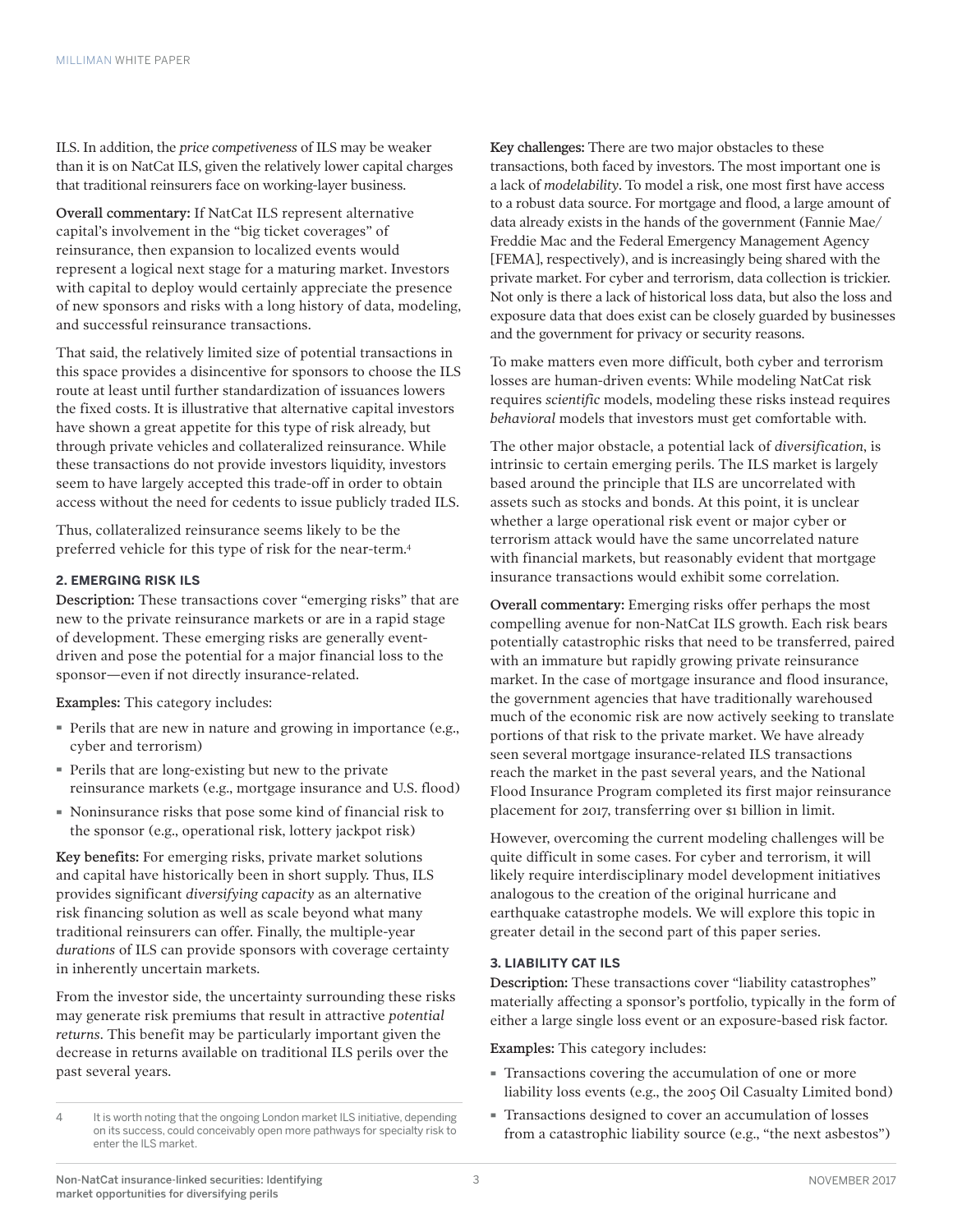Key benefits: Liability portfolios of business are often subject to enormous underwriting variability. Sometimes they are subject to the occurrence of individual major losses, such as explosions. Historically, however, the most significant drivers of far-tail liability losses are systemic causes—a change in tort law, a new theory of liability, or the discovery of a new systemic risk factor such as asbestos.

There are very few tools for insurers to mitigate these types of losses through risk transfer, so a properly structured ILS could potentially provide a number of key benefits (including *capacity, scale*, and *duration* of protection) to an interested cedent. For investors, the *potential returns* to take on a risk that would be systemic across the insurance industry could be great, and liability risk would certainly provide *diversification* to a market that is still predominantly cat-focused.

Key challenges: *Transparency* is the first concern that investors face when considering liability risk. Before the "next asbestos" can be covered, ILS documentation must exist that clearly defines what does or does not qualify as the next asbestos. The onset of a major liability crisis is usually gradual and progressive (unlike NatCat losses, which typically have a clearly defined start and end date). Finding a definition of loss that is acceptable to both sponsor and investor is likely to be difficult, particularly given the public and arms-length nature of major ILS transactions (e.g., the sponsor may not be able to rely on a close relationship with its counterparties when it comes time for them to accept or contest a potential cause of loss).

Assuming the peril can be appropriately defined, *modelability* is another major concern. There has been significant investment in the past several years in "liability catastrophe models" that draw analogies to NatCat models. These models use modern scientific literature to attempt to identify and quantify potential future causes of liability loss. For single large liability claims with a precedent in a company's loss history, a combination of actuarial and economic models may also be of use. Both approaches are likely to face incredibly close scrutiny from investors until they are further validated and used in a few successful transactions.

Even if the challenges above can be met, perhaps the largest obstacle to a major liability catastrophe transaction is investors' desire for *liquidity*. Liability events require many years for the losses to emerge and be paid out. Along the way, there is an enormous amount of uncertainty associated with reserving for the ultimate loss outcome. This, in turn, makes it incredibly difficult to determine a fair secondary trading value for instruments. In such an environment, the likely outcomes are enormous market spreads and drastically limited liquidity.

In addition, these challenges do not only arise during the life of the bond. Most existing ILS have a relatively short extension period (perhaps three years). At the end of this period, it is

assumed that the event is mature enough that the parties can reasonably agree on a final settlement or commutation value. Liability ILS will not have this luxury. Instead, they will either need to feature an appreciably longer extension period or have a robust commutation procedure around what is likely to be a highly contested settlement value.

Overall commentary: The past examples of asbestos, environmental liability, and other mass torts show the potential for catastrophic liability coverage. Ultimately, the viability of liability cat ILS will hinge on the market's ability to develop structures that can avoid or mitigate the challenges associated with the reporting tail. Without solutions that go beyond the existing structures in the ILS market, viable liability cat ILS is hard to envision. We will explore this topic in greater detail in the third paper in this series.

#### **4. AGGREGATE AND STOP-LOSS ILS**

Description: These transactions cover accumulations of losses, often with an element of attritional (or small) losses being combined with larger events. These can cover property or casualty/liability portfolios of risk.

Examples: This category includes:

- · Property excess-of-loss covers with an attritional component or low threshold ("franchise") deductible
- · "Top and drop" covers where a high excess limit reverts to a much lower limit after several smaller events
- · Stop-loss covers for an entire portfolio of risk
- · Transfers of run-off portfolios of (re)insurance liabilities

Key benefits: Aggregate contracts are common in the private reinsurance market, and we have already seen some sponsors eager to use the *diversifying capacity* of alternative capital on aggregate risk (albeit primarily in the form of collateralized reinsurance to this point). *Duration* may also be a selling point: above all else, stop-loss covers provide certainty to a cedent their downsides to loss will be capped at a certain point. A cedent seeking such certainty may accordingly prefer to lock it in for a multiple-year period.

For investors, the primary motivation is likely to be *diversification*, although care needs to be taken if the attritional portfolio is subject to underlying economic trends that correlate with the financial markets. In addition, the *potential returns* on offer may attract some investors as stop-loss covers that insure a broad range of a sponsor's loss distribution can in theory be tranched to meet a wide range of risk tolerances and return targets.

Key challenges: *Transparency* is an important factor to consider in aggregate and stop-loss covers, particularly to ensure an alignment of interest between the sponsor and investor. ILS with a wider set of potential triggers must clearly define "what counts" in terms of causing loss to the deal. Aggregate deals